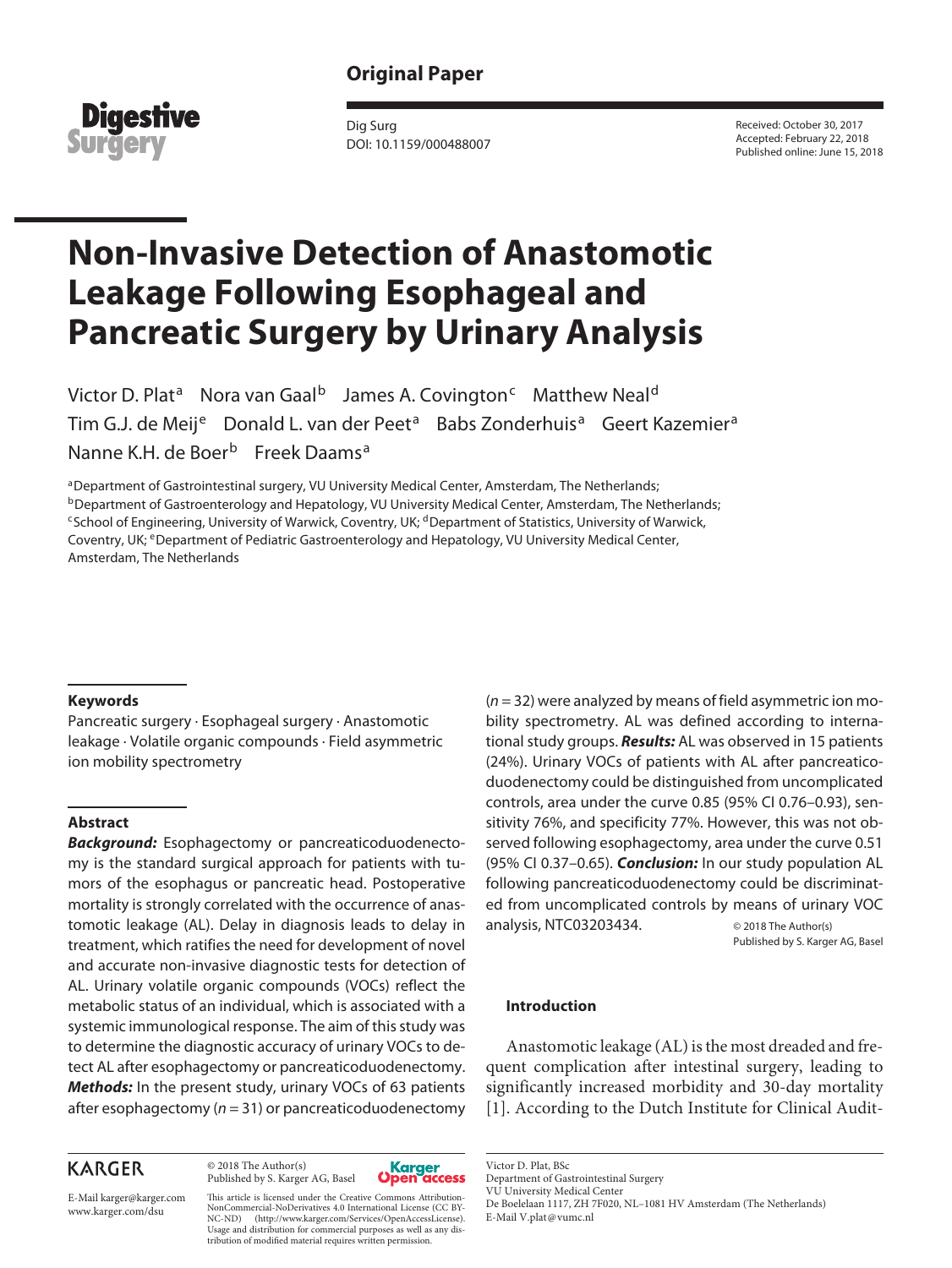ing, leakage occurs in 12.8% of pancreaticoduodenectomies and 20% of esophagectomies carried out in the Netherlands [2].

In current practice, AL is diagnosed based on clinical, biochemical, and radiological findings. In the early postoperative phase, clinical parameters have been shown to be indecisive, requiring additional examination [3]. Primary biochemical predictor is the acute phase C-reactive protein (CRP). However, serum CRP lacks sensitivity and specificity for major infectious complications [4]. In addition, increased levels of amylase in drain fluid have been shown to be predictive for esophageal [5] and pancreatic AL [6]. Nevertheless, early drain removal is favorable for the postoperative recovery, preventing secondary infection and theoretically pancreatitis [7]. This emphasizes the need for the development of novel, non-invasive biomarkers, with high accuracy for predicting and diagnosing AL during the first postoperative days.

Since 2000 BC, ancient physicians have been diagnosing patients based on their own olfactory system [8]. Most gases, either odorous or non-odorous, are composed of volatile organic compounds (VOCs). These compounds have several origins: firstly, environmental or exogenous; secondly, local symptoms from the primary affected disease site in diseased patients which is often inflammation or cancer; and thirdly, the systemic (immunological) response [8]. Assessment of VOCs in breath, feces, and urine has led to the identification of a variety of disease-specific smell prints in, for example, pulmonology, oncology, and gastroenterology [9–14].

The aim of this study was to determine the diagnostic accuracy of analysis of urinary VOCs to detect AL noninvasively after major gastrointestinal surgery.

## **Methods**

#### *Study Design and Participants*

This study was conducted in accordance with the World Medical Association Declaration of Helsinki. The local institutional ethical review board of the VU medical center approved the study protocol (2014.543). This project was designed as a single center prospective observational cohort study between March 2015 and April 2016. Eligible participants were diagnosed with (suspected) malignancies of the esophagus, pancreas, distal bile duct, ampulla of Vater, or duodenum and were scheduled for surgery (i.e., esophagectomy or pancreaticoduodenectomy). Patients were aged 18– 90 years and had an American Society of Anesthesiologists physical status of 3 or lower. All participants were capable of understanding the study information, and signed written informed consent. Patient, surgery, and pathology data were prospectively registered.

#### *Procedure*

Patients were recruited from the department of surgery of the VU University medical center (Amsterdam, The Netherlands). They were admitted to the hospital 1 day prior to surgery and received standard preoperative treatment according to local protocol. Patients diagnosed with esophageal cancer underwent the following procedures: Ivor Lewis, McKeown, or transhiatal esophagectomy. For pancreatic cancer, a pancreaticoduodenectomy was performed according to Whipple or with preservation of the gastric pylorus (pylorus-preserving pancreaticoduodenectomy [PPPD]). All procedures were performed under standardized antibiotic prophylaxis (cefuroxime/metronidazole). In case of a pancreaticoduodenectomy, a prophylactic drain was placed at the pancreaticojejunostomy. Postoperatively, all patients were treated according to local protocol, which consisted of admittance to the intensive care unit, medium care, or general ward. Drains were removed when drain amylase content was within normal range on or after postoperative day 3. Patients did not receive additional antibiotics during the first 3 postoperative days.

#### *Endpoints*

The primary endpoint of this study concerned clinical postoperative AL. Leakage following esophageal surgery was defined by the Esophagectomy Complications Consensus Group as a full thickness defect involving the esophageal anastomosis. Severity was graded based on required treatment. Grade 1 was a local defect only requiring medical treatment with dietary modification. Grade 2 required interventional but not surgical therapy, and grade 3 AL was surgically treated [15]. Leakage of the pancreaticojejunostomy was defined as any measurable volume of drain fluid on or after postoperative day 3, with amylase content more than 3 times the upper normal serum volume. The International Study Group on Pancreatic Fistula graded leakage according to clinical impact. A biochemical leak (formerly grade A) has by definition no clinical impact and was therefore not listed as clinical AL. Grade B requires a change in therapeutic management of the expected postoperative pathway. Grade C consists of AL-related organ failure or clinical instability such that a reoperation was needed [16]. Furthermore, other postoperative complications were prospectively registered. For this study, a 30-day morbidity was determined and all complications were detected using local protocol, consisting of daily physical and routine biochemical examinations. When clinical signs were indicative for AL, radiologic or endoscopic imaging was requested to objectify.

#### *Sample Collection*

Urinary samples were collected in 4.5 mL containers (Cryopure®) on postoperative day 1, 2, and 3. All samples were obtained from urinary catheters while maintaining a sterile system. Subsequently, samples were frozen at -80 °C within 2 h of collection for simultaneous batch analysis.

#### *Field Asymmetric Ion Mobility Spectrometry of Urinary Gas*

Urinary gas analysis was performed using a commercial field asymmetric ion mobility spectrometry (FAIMS) unit (Lonestar, Owlstone, UK). FAIMS utilizes high electric fields to separate different ionized chemicals based on their movement (called mobility) in this high electric field. The unit was fitted with an ATLAS sampling system (Owlstone UK), which heats the urine sample to 38 °C and controls the flow of clean air over the top of the sample and into the Lonestar instrument. The flow rate of the carrier gas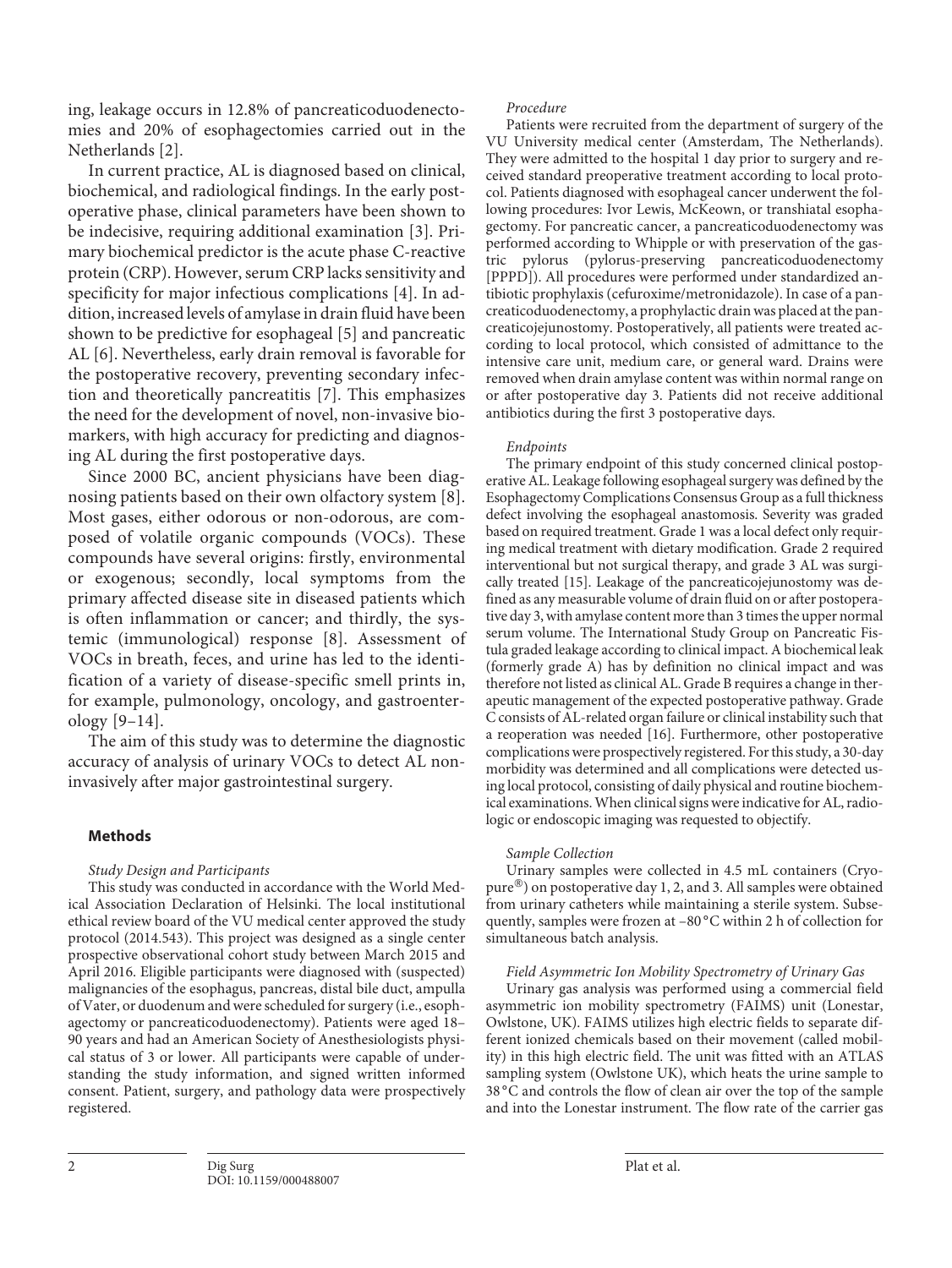

**Fig. 1.** Urinary VOC data generated using FAIMS from an AL patient (**a**) and an uncomplicated patient (**b**) following pancreaticoduodenectomy. FAIMS measures positive and negative ion counts at a range of compensation voltages (–6 to +6 V in 512 steps) and electric field magnitudes (called the dispersion field, 0–100% in 51

(dry clean air) over the sample was 500 mL/min, with a total flow into the Lonestar of 2 L/min. The inlet of the Lonestar was heated to 100°C to ensure that no condensation occurred. Inside the unit, headspace VOCs are ionized using a NI-63 radiation source and passed between 2 parallel plates. Onto these plates a high-electric field is applied, which attracts, repels, or does not affect the ions. Ions that touch one of the plates lose their charge and are not detected. A compensation voltage is added to one of the plates to counteract this movement. By scanning through a range of compensation voltages (+6 to –6 V in 512 steps), a wide range of different mobilities were measured. Furthermore, the magnitude of the electric field is scanned through a range of levels (called the dispersion field), which was increased in 51 steps. Three scans of the compensation voltage and dispersion field strength were performed for each sample. By measuring positive and negative ions, a total of 156,672 data points were collected per sample. Further details of this analysis have been described previously [17].

#### *Analysis*

Samples were stored in the freezer for a maximum of 12 months. Levels of VOCs start to reduce after 9 months of storage [18]. Samples were removed from the freezer to defrost at room temperature for a maximum of 2 h. Before analysis, the 4.5 mL of sample was aliquoted into a 22 mL glass vial, placed in the Lonestar, and heated to 38 °C. All samples were measured in triplicate. Before and after each urine sample, a sample of clean tap water was run 3 times to ensure that the baseline response was returned. Glass vials were sanitized at the department of microbiology after each sample.

#### *Statistical Analysis*

Demographic and disease specific data will be tabulated. Urinary VOCs of patients with AL were compared to control patients who had an uncomplicated postoperative course for both types of steps) to generate 52,224 data points per scan. Three scans are performed per sample. This figure shows the negative ion counts for the final scan. Distinct plumes in the image correlate to the presence of distinct VOCs in the sample. VOCs, volatile organic compounds.

surgery. Data of the 3 separate days were combined for both groups before comparison. IBM SPSS statistics (version 23) was used for standard statistical analysis. All continuous variables are expressed as median and range; percentages were calculated for dichotomous variables. When appropriate, baseline characteristics were compared with an independent sample *t* test or Fisher's exact test. The FAIMS dataset was analyzed using our existing pipeline developed for previous studies (13). In brief, first a denoising step was applied to the FAIMS data, followed by a data compression algorithm to reduce the dimensionality of the data. Ten-fold cross-validation was then used to assess classifier performance. Figure 1 shows urinary VOC data of a patient in the AL group and an uncomplicated patient following pancreaticoduodenectomy. The displayed samples are closest to the mean for their group (AL or uncomplicated) and therefore representative of the average result.

Dimensionality reduction was undertaken using a 2D wavelet transform (specifically Daubechies D4 wavelets) and any resulting variables with zero variance were excluded. A 10-fold cross-validation was then performed, using 90% of the data as a training set, and the remaining 10% as a test set. Within each fold, 64 informative features were identified using a Wilcoxon rank-sum test on the training set. These 64 features were then used to train a random forest classifier and predict the probability of AL for the samples in the test set. A separate initial cross-validation was used for model selection, comparing sparse logistic regression, radial SVM, linear SVM, and stochastic gradient boosting. All models except linear SVM showed statistically significant predictive ability (at a 95% significance level) of AL after pancreaticoduodenectomy and of these, random forest was found to produce the best classification results using area under the receiver operator curve (AUROC) as a metric.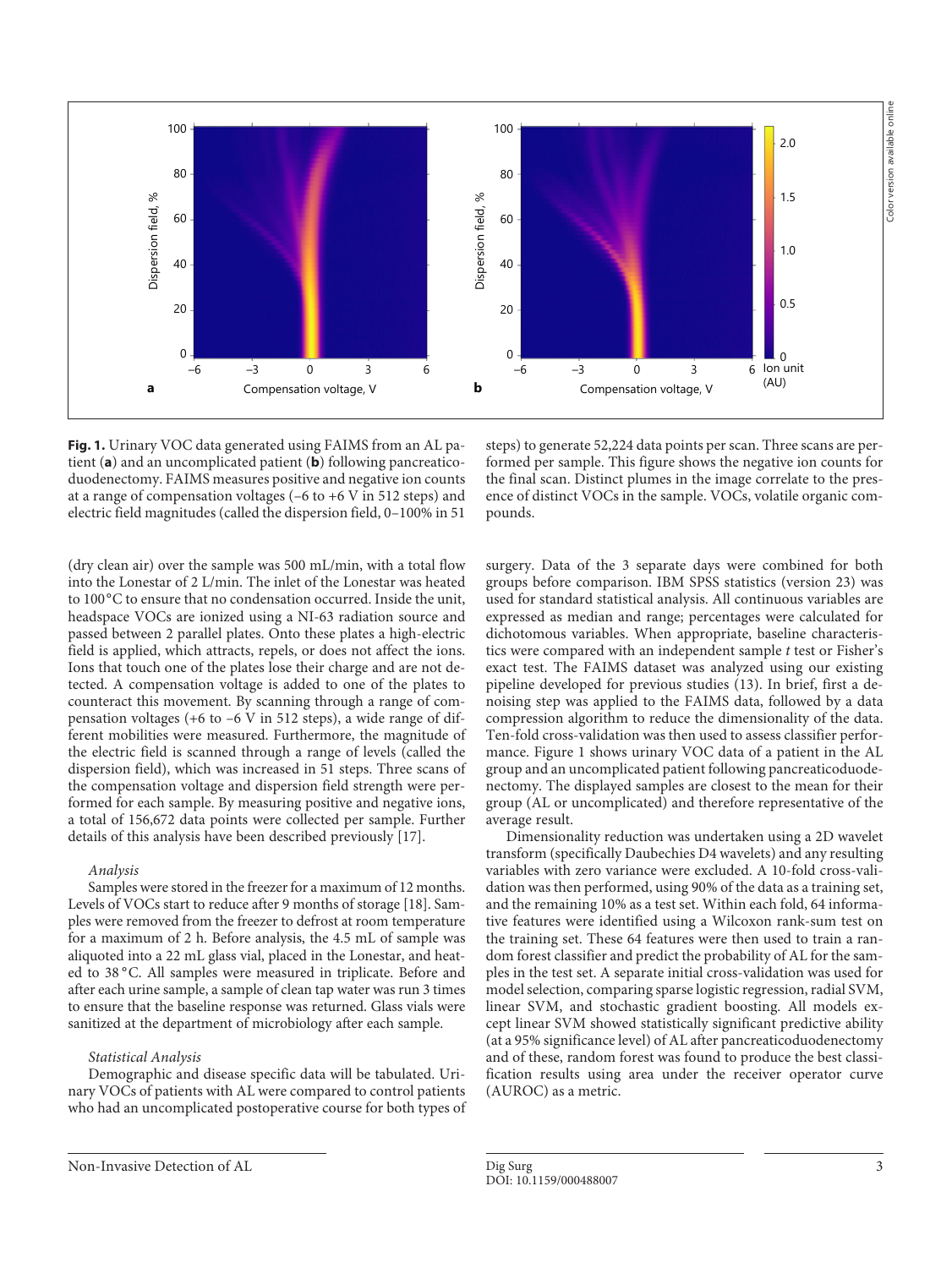| Characteristics                   | AI.<br>$(n = 9)$ | Controls<br>$(n = 22)$ |
|-----------------------------------|------------------|------------------------|
| Gender                            |                  |                        |
| Male                              | 9(100)           | 16(73)                 |
| Female                            | 0(0)             | 6(27)                  |
| Age, years                        | $70(40-81)$      | $61(46-79)$            |
| Missing urine samples             | 3(11)            | 1(2)                   |
| Location of the anastomosis       |                  |                        |
| Cervical                          | 2(22)            | 8 (36)                 |
| Thoracic                          | 7(78)            | 14 (64)                |
| Type of carcinoma                 |                  |                        |
| Adenocarcinoma                    | 5(56)            | 16(73)                 |
| Squamous cell carcinoma           | 1(11)            | 5(23)                  |
| Other                             | 3(33)            | 1(5)                   |
| Location of tumor                 |                  |                        |
| Upper third                       | 0(0)             | 0(0)                   |
| Middle third                      | 0(0)             | 0(0)                   |
| Lower third or gastroesophageal   |                  |                        |
| junction                          | 9(100)           | 22(100)                |
| Neoadjuvant treatment             |                  |                        |
| Chemoradiotherapy                 | 9(100)           | 20 (91)                |
| None                              | 0(0)             | 2 (9)                  |
| Lymph nodes resected              | $20(13-32)$      | $19(6-38)$             |
| Radical surgery                   | 9(100)           | 21 (95)                |
| Comorbidities                     |                  |                        |
| Hypertension                      | 5(56)            | 9(41)                  |
| Heart failure                     | 1(11)            | 3(14)                  |
| Cardiac arrhythmia                | 1(11)            | 0(0)                   |
| COPD                              | 1(11)            | 2(9)                   |
| Diabetes mellitus                 | 0(0)             | 4(18)                  |
| Chronic kidney disease            | 0(0)             | 3(14)                  |
| Grading according to ECCG         |                  |                        |
| Grade 1                           | 1(11)            |                        |
| Grade 2                           | 1(11)            |                        |
| Grade 3                           | 7(78)            |                        |
| Other postoperative complications |                  |                        |
| Respiratory failure               | 2(22)            | 1(5)                   |
| Pneumonia                         | 1(11)            | 1(5)                   |
| Atrial fibrillation               | 1(11)            | 2(9)                   |
| Other                             | 3(33)            | 3(14)                  |
| Hospital stay, days               | $31(18-106)$     | $8(6-17)$              |
| ICU stay, days                    | $19(6-89)$       | $1(0-7)$               |
| 30-Day mortality                  | 0(0)             | 0(0)                   |

**Table 1.** Summary of demographic and clinical characteristics of patients undergoing esophageal surgery

Data are *n* (%) and median (range).

AL, anastomotic leakage; COPD, chronic obstructive pulmonary disease; ECCG, Esophagectomy Complications Consensus Group; ICU, intensive care unit.

#### **Results**

#### *Patient Characteristics*

Between March 2015 and April 2016, 66 patients were eligible for inclusion. Three patients were excluded due to intraoperative findings of irresectable tumors or distant metastases. A total of 63 patients were included, undergoing esophagectomy (*n* = 31) or pancreaticoduodenectomy (*n* = 32), 14 of whom developed AL (24%) postoperatively. Urine samples were collected on the first 3 postoperative days, resulting in a total of 184 samples as 5 samples were lost.

#### *Esophagectomy*

Thirty-one patients undergoing esophagectomy were included, 25 men and 6 women had a median age of 63 years (40–81). Nine patients (29%) developed postoperative AL and median time to clinical presentation was 8 days (interquartile range 17.5). All patients developed AL within the postoperative admission, except for 1 delayed AL, which was diagnosed upon readmission after 30 days postoperatively. Grade 1 and 2 were seen in 1 patient and grade 3 was observed in 7 patients. A total of 89 urine samples were collected, 3 missing samples in the leakage group and 1 missing sample in the uncomplicated controls. Further subject characteristics are summarized in Table 1. No statistically significant differences were present between groups. Urinary VOCs were not able to distinguish AL from uncomplicated patients, AUROC 0.51 (95% CIs 0.37–0.65). Results of the random forest analysis for both types of surgery are displayed in Table 2.

#### *Pancreaticoduodenectomy*

A total of 32 patients underwent pancreaticoduodenectomy – 23 men and 9 women – who had a median age of 66 years with a range of 45–82 years. Postoperative leakage of the pancreaticojejunostomy was observed in 6 patients (19%), consisting of 3 level B and 3 level C AL, median time to diagnosis was 5 days (interquartile range 14.25). In 1 case, a delayed AL was diagnosed upon readmission on 30 days after surgery. Leakage of the gastrojejunostomy or hepaticojejunostomy was not observed. A single sample was not collected in the AL group, resulting in a total of 95 urine samples. Characteristics of AL patients and uncomplicated patients are depicted in Table 3, no statistically significant differences were found between groups. Further analysis showed that urinary VOCs were able to distinguish AL from uncomplicated patients following pancreaticoduodenectomy with a sensitivity of 0.76 (95% CI 0.50–0.93) and specificity of 0.77 (95% CI 0.66–0.86). The AUROC was 0.85 (95% CI 0.76– 0.93) and is displayed in Figure 2. For each sample, the predicted probability of AL was determined. Figure 3 shows the difference in predictive probability broken down by surgery type. The predictive probability was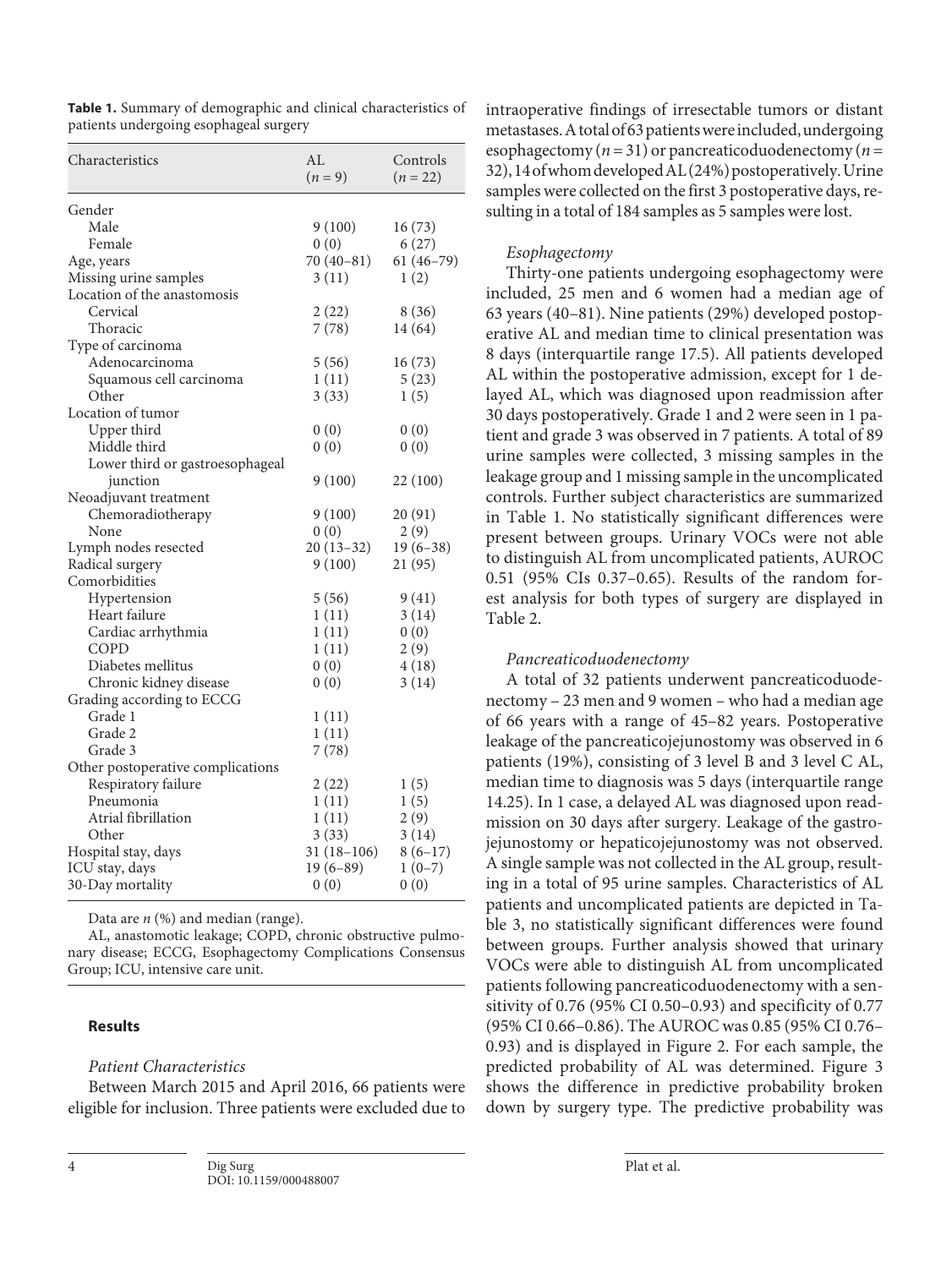| Type of surgery         | AUC (95% CI)      | Sensitivity (95% CI) | Specificity (95% CI) |
|-------------------------|-------------------|----------------------|----------------------|
| Pancreaticoduodenectomy | $0.85(0.76-0.93)$ | $0.76(0.50-0.93)$    | $0.77(0.66 - 0.86)$  |
|                         | p < 0.00001       | p < 0.001            | p < 0.001            |
| Esophagectomy           | $0.51(0.37-0.65)$ | $0.54(0.33 - 0.74)$  | $0.55(0.42 - 0.67)$  |
|                         | $p = 0.88$        | $p = 0.48$           | $p = 0.48$           |

**Table 2.** AUC, sensitivities, and specificities of FAIMS technique for distinguishing AL from uncomplicated controls for both types of surgery

*p* values are calculated by means of the Mann-Whitney U test for AUC, and with the Fisher's exact test for sensitivity and specificity.

AUC, area under the curve; FAIMS, field asymmetric ion mobility spectrometry; AL, anastomotic leakage.

broken down by postoperative day following pancreaticoduodenectomy in Figure 4 and revealed that there does not appear to be a tendency for individual postoperative day samples to be more associated with AL. Samples collected on postoperative day 3 appeared to be more consistently scored as low risk for AL compared to other postoperative days.

## **Discussion**

In the present pilot study, urinary VOCs of patients undergoing pancreaticoduodenectomy could predict AL correctly at an early stage. Urine samples were collected during the first 3 postoperative days, while the median time to clinical presentation for pancreatic AL was about 5 days. Preclinical detection could enable early intervention (percutaneous drainage or laparotomy), possibly leading to better outcome and timely start of adjuvant treatment. The results suggest that non-invasive urine analysis by means of FAIMS can be of value in the early, preclinical detection of AL following pancreatic surgery. However, this was not observed in patients undergoing esophagectomy.

This study is the first to our knowledge to use VOC analysis to diagnose postoperative AL. Leakage is frequently accompanied by, or the result of, anastomotic ischemia. This creates localized biochemical and immunological changes. These changes consist of decreasing glucose and pyruvate levels and increasing lactate and glycerol levels. Mediastinal microdialysis has been shown to be a promising method to detect these biochemical changes before the development of significant clinical symptoms [19]. Furthermore, during the inflammatory response, other endogenous products are produced and present themselves as VOCs. These VOCs defuse into the blood, are renally excreted, and

Urinary VOCs of patients following esophagectomy could not predict AL. Median time to clinical presentation of AL and the leaked content might have been important factors why the technique appears to be accurate following pancreaticoduodenectomy but not esophagectomy. The median time to clinical presentation of esophageal AL was 8 days, compared to 5 days for pancreatic AL. Therefore, the preclinical biochemical and immunological changes related to AL were possibly not detectable during the first 3 postoperative days following esophagectomy. Furthermore, pancreatic AL is associated with leakage of pancreatic enzymes. Increased levels of pancreatic enzymes in drain fluid have shown to be predictive for pancreatic AL (6). These enzymes might have contributed to the accuracy of the technique following pancreatic surgery.

In general, 3 analytical methods are used to detect gas phase VOCs: gas chromatography combined with mass spectrometry (GC-MS), electronic nose devices, and IMS. Urinary VOC analysis was performed using FAIMS, which has a number of advantages over other techniques. GC-MS is considered the primary method to detect individual VOCs. However, analysis by means of GC-MS is costly and time consuming, making it less feasible for the clinical setting. Compared with traditional electronic noses, using an array of nanosensors and pattern recognition, FAIMS has the advantage of a higher sensitivity (i.e., parts per billion to parts per trillion) and an absence of sensor drift over time [22], due to the measurement of physical, not chemical, properties of the volatile molecules.

can be detected in urine samples [20, 21]. In current practice, inflammation markers as serum CRP are frequently used to detect AL. Research has shown that postoperative CRP levels rise in response to the initial surgery and show a physiological peak approximately 48–72 h postoperatively. This hampers the use of CRP in this phase.

Non-Invasive Detection of AL Dig Surg 5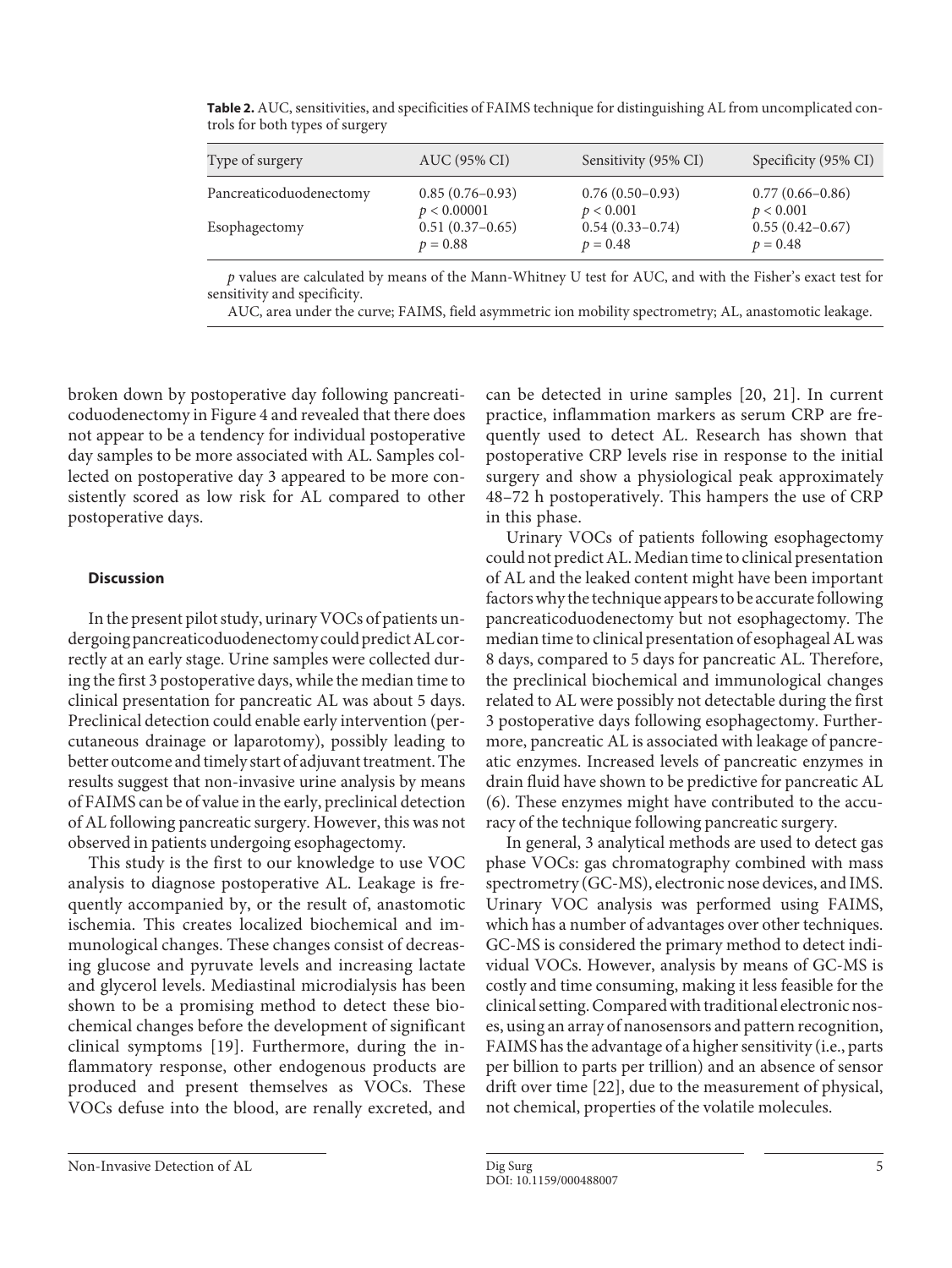| Characteristics                   | AL<br>$(n = 6)$ | Controls<br>$(n = 26)$ |
|-----------------------------------|-----------------|------------------------|
| Gender                            |                 |                        |
| Male                              | 5(83)           | 18 (69)                |
| Female                            | 1(17)           | 8(31)                  |
| Age, years                        | $69(58-78)$     | $68(45-82)$            |
| Missing urine samples             | 1(6)            | 0(0)                   |
| Type of resection                 |                 |                        |
| Pancreaticoduodenectomy           | 3(50)           | 20(77)                 |
| PPPD                              | 3(50)           | 6(23)                  |
| Primary tumor                     |                 |                        |
| Pancreas                          | 3(50)           | 14 (54)                |
| Ampulla of Vater                  | 1(17)           | 4(15)                  |
| Duodenum                          | 1(17)           | 2(8)                   |
| Biliary                           | 0(0)            | 5(19)                  |
| No malignancy                     | 1(17)           | 1(4)                   |
| Lymph nodes resected              | $7(4-14)$       | $10(3-26)$             |
| Radical surgery                   | 4(67)           | 14 (54)                |
| Comorbidities                     |                 |                        |
| Hypertension                      | 3(50)           | 15(58)                 |
| Heart failure                     | 1(17)           | 2(8)                   |
| Cardiac arrhythmia                | 0(0)            | 4(15)                  |
| COPD                              | 0(0)            | 4(15)                  |
| Diabetes mellitus                 | 1(17)           | 6(23)                  |
| Chronic kidney disease            | 0(0)            | 0(0)                   |
| Grading according to ISGPF        |                 |                        |
| Grade A                           | 0(0)            |                        |
| Grade B                           | 1(17)           |                        |
| Grade C                           | 5(83)           |                        |
| Other postoperative complications |                 |                        |
| Gastroparesis                     | 2(33)           | 3(12)                  |
| Chyle leakage                     | 1(17)           | 4(15)                  |
| Postoperative hemorrhage          | 1(17)           | 2(8)                   |
| Pneumonia                         | 1(17)           | 1(4)                   |
| Other                             | 2(33)           | 7(27)                  |
| Hospital stay, days               | $48(10-95)$     | $11(4-38)$             |
| ICU stay, days                    | $4(1-88)$       | $0(0-11)$              |
| 30-Day mortality                  | 0(0)            | 0(0)                   |

**Table 3.** Summary of demographic and clinical characteristics of patients undergoing pancreatic surgery

Data are *n* (%) and median (range).

AL, anastomotic leakage; PPPD, pylorus-preserving pancreaticoduodenectomy; COPD, chronic obstructive pulmonary disease; ISGPF, International Study Group on Pancreatic Fistula; ICU, intensive care unit.

In previous gastrointestinal research, feces and exhaled breath have frequently been used for VOC analysis [14, 23]. Metabolites of infectious processes in the gastrointestinal tract, such as AL, are discharged in feces. Therefore, it could be hypothesized that the analysis of fecal VOCs is more appropriate to detect AL compared to urine. However, collection of feces was considered less feasible, due to possible temporary im-



**Fig. 2.** Receiver operator curve plots for AL vs. uncomplicated controls following pancreaticoduodenectomy. AL, anastomotic leakage; AUC, area under the curve.

pairment of bowel motility in patients undergoing major gastrointestinal surgery during the early postoperative phase. Furthermore, urine was preferred over exhaled breath, due to the costs and logistical challenges of collection, storage, and analysis of exhaled breath.

The greatest limitation of this explorative study is the small sample size. However, despite low numbers and a substantial heterogeneity within the study population, VOC analysis by FAIMS allowed for discrimination between AL and uncomplicated patients following pancreaticoduodenectomy. Due to the small cohort, it was necessary to pool the data across days for each type of surgery when performing the analysis. Since each patient in the study contributed multiple urine samples, and all samples from a given patient have the same AL status, this introduces a potential bias to the results: if the training data contains samples 1 and 2 from patient A, and the test data contains sample 3 from patient A, then there is a danger that instead of detecting a VOC signature for AL, a VOC signature for each patient is detected and that signature is used to assign AL status to the samples in the test data. However, if this effect were causing erroneous positive results a positive result would have been seen for both the esophageal and pancreatic cohorts. Since a positive result was only observed for the pancreatic cohort, it can be inferred that the bias introduced by this method is not sufficient to invalidate the positive result observed. Furthermore, the small sample size prevented us from assessing the potential influence of comorbidities, other postoperative complications,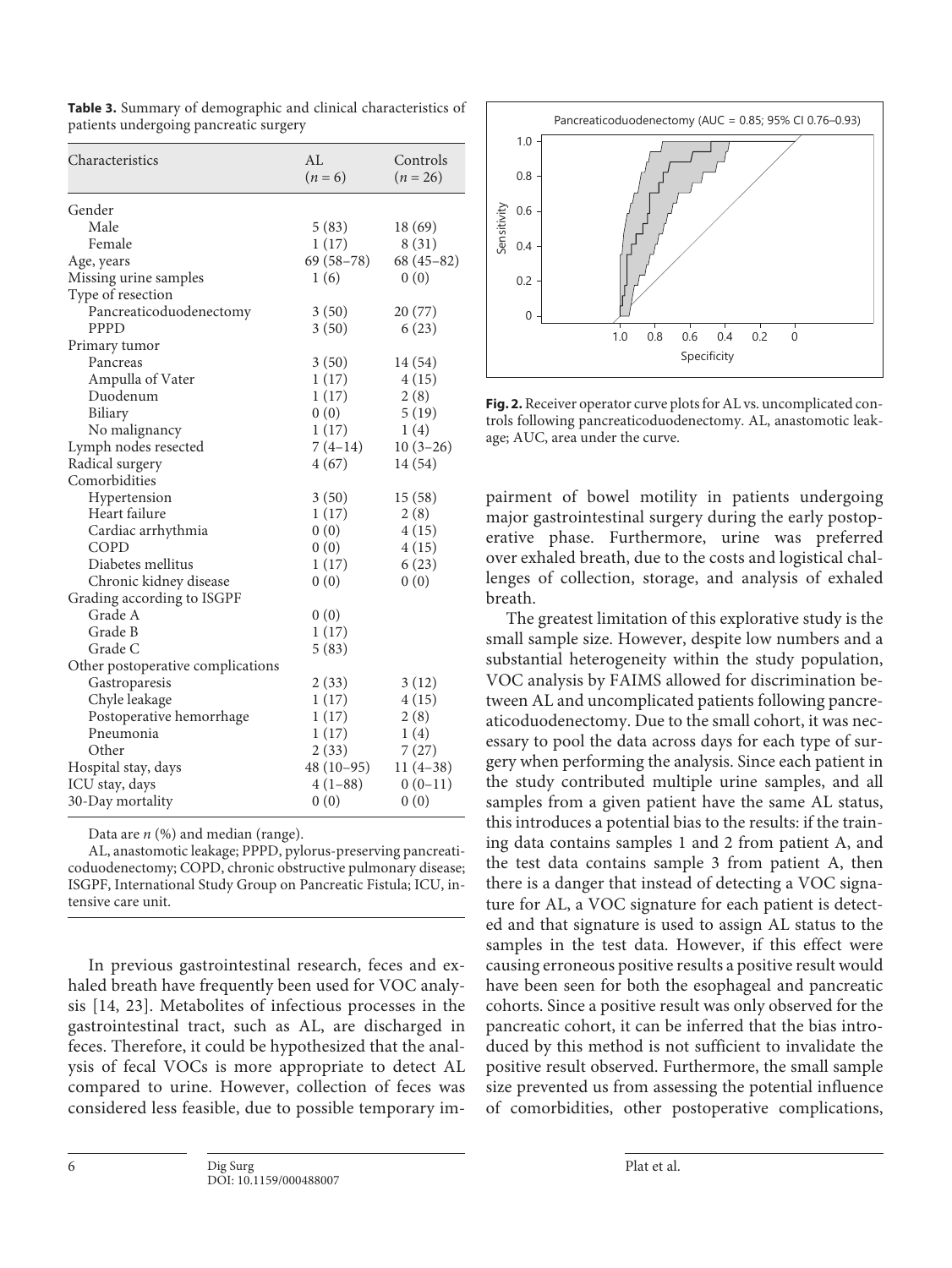





ing pancreaticoduodenectomy broken down by postoperative day and true AL status. AL, anastomotic leakage.

varying disease stages, and types of cancer requiring neo-adjuvant chemotherapy or chemoradiotherapy. Further research is justified to address these limitations and should focus on improving the accuracy of FAIMS and use other analytical methods, such as GC-MS to identify individual VOC.

In conclusion, in our study population, urinary VOC analysis allowed for discrimination between AL and controls following pancreaticoduodenectomy on all 3 postoperative days combined. VOC analysis could not distinguish AL from controls following esophagectomy.

Non-Invasive Detection of AL Dig Surg Dig Surg 7